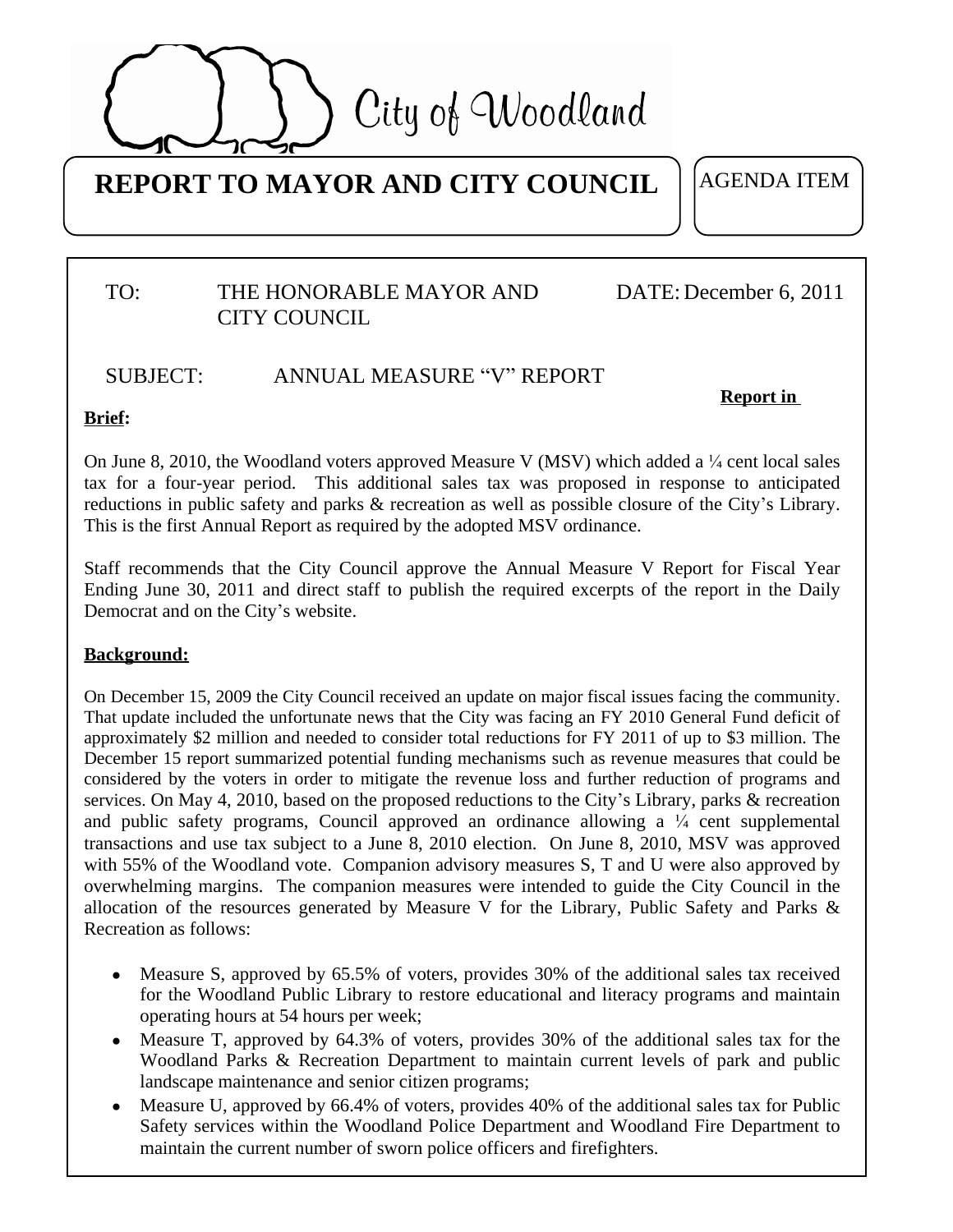#### **Discussion:**

Original revenue estimates for MSV were anticipated to be \$1,500,000 for the first year with \$1.75- \$2 million in the succeeding years for a total of \$7.5 million. Although the tax was authorized by the June 2010 vote, the tax did not go into effect with the State Board of Equalization (BOE) until October 2010 providing only <sup>3</sup>/<sub>4</sub> of the revenue for FY2011. Actual revenue realized for fiscal year 2011 was \$1,381,355.

According to the advisory measures, the additional income estimate of \$1.5 million generated by the sales tax measure was to be allocated as follows:

- 30% to the Library or \$450,000
- 40% to public safety (Police and Fire) or \$600,000
- 30% to Parks & Recreation or \$450,000

It is important to remember that the original expenditure reductions associated with the Library, Parks & Recreation, and Police and Fire (for FY11) totaled approximately \$4.9 million. The sales tax measure by itself could not make up the difference. Because of this gap and other changes that were made to revenue estimates and expenditures, and the use of one-time funds, it is difficult to determine the exact amount of MSV used in the three categories. This issue was discussed with Council June 22, 2010 when the FY2011 Operations & Maintenance budget was approved. Since the Library was originally proposed for closure, the full general fund amount needed to remain open had to come from MSV. After the full Library allocation, the options proposed to the Council followed the general intent of the advisory measures. Council adopted Allocation Option A as shown below. Although the actual revenue received was less than anticipated, the Library came in under budget which allowed for full funding of the other program areas.

| <b>Department</b>    | Approved<br><b>MSV</b><br><b>Spending for</b><br>FY11-6/22/10 | % of Total<br><b>Revenue</b><br><b>Estimate</b> | <b>Actual MSV</b><br><b>Revenue for</b><br><b>FY11</b> | % of Actual<br><b>Revenue</b> |
|----------------------|---------------------------------------------------------------|-------------------------------------------------|--------------------------------------------------------|-------------------------------|
| Library              | 946,000<br>\$                                                 | 63%                                             | \$826,673                                              | 60%                           |
| Parks and Recreation | \$247,000                                                     | 16.5%                                           | \$247,000                                              | 18%                           |
| Police & Fire        | 307,000<br><sup>\$</sup>                                      | 20.5%                                           | \$307,682                                              | 22%                           |
|                      |                                                               |                                                 |                                                        |                               |
| <b>Total</b>         | \$1,500,000                                                   |                                                 | \$1,381,355                                            |                               |

**Fiscal Impact:**